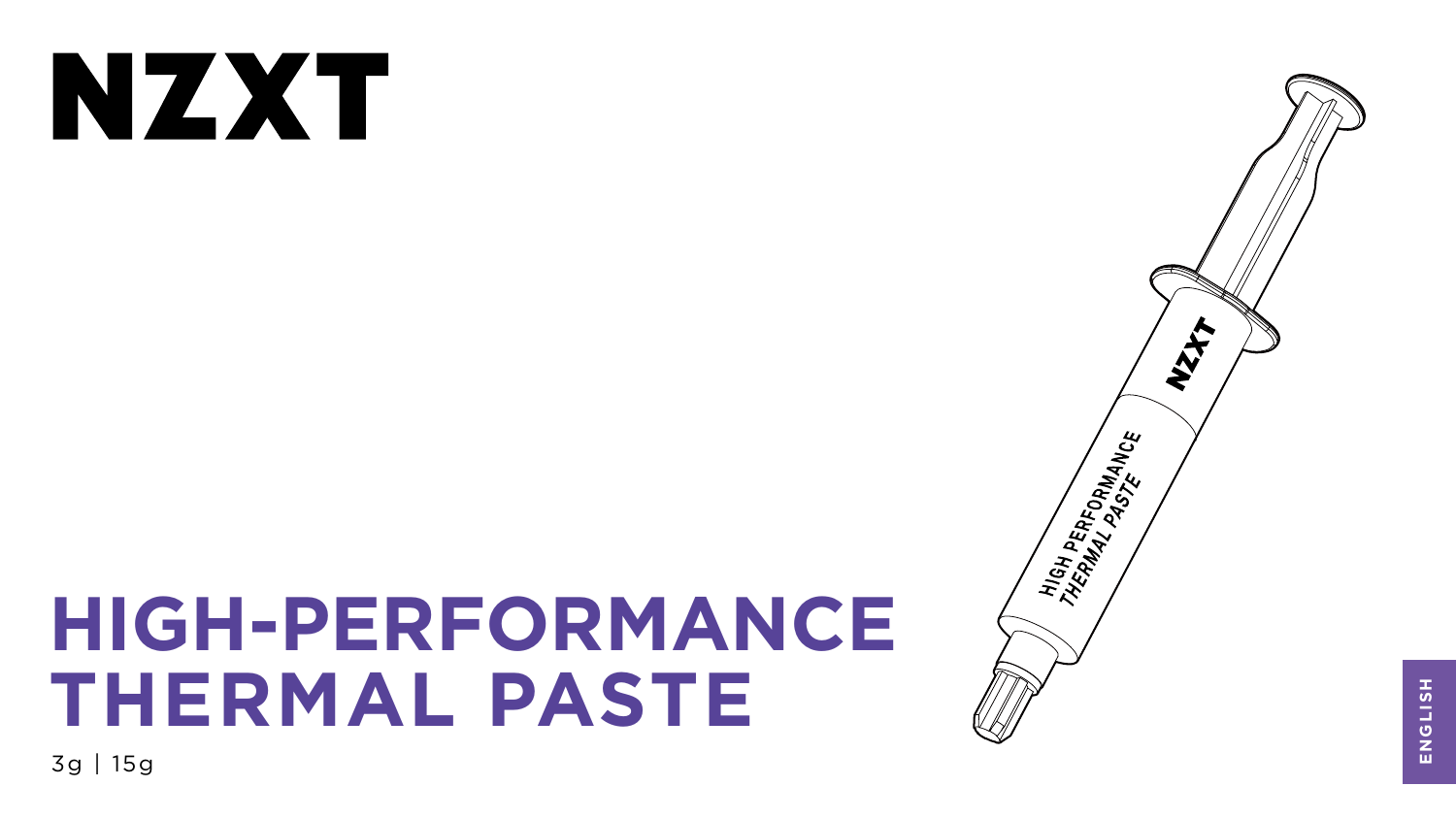## TABLE OF CONTENTS







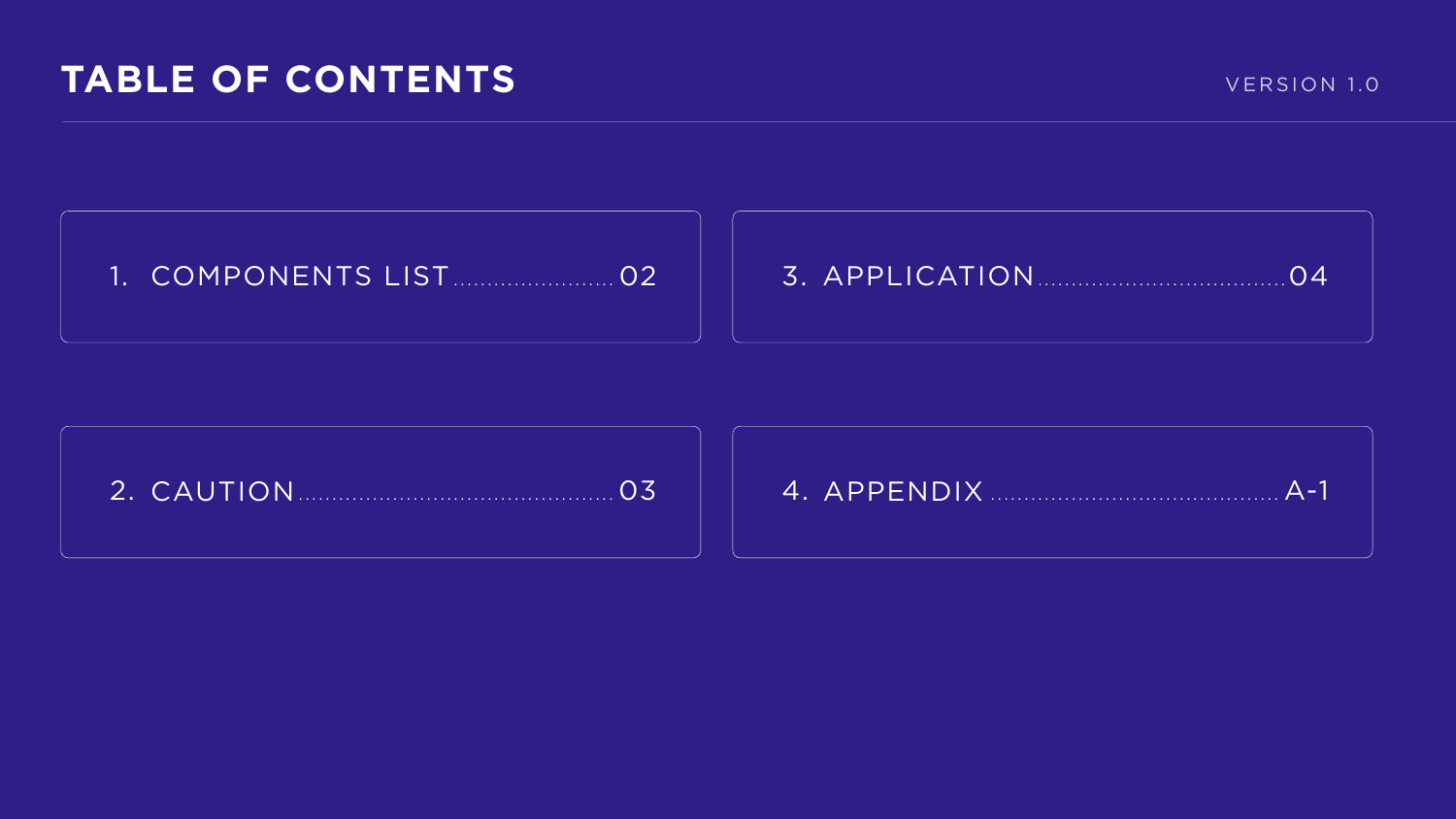



x1

## <span id="page-2-0"></span>**1. COMPONENTS LIST**

#### **B. Isopropyl Alcohol wipe**

x1



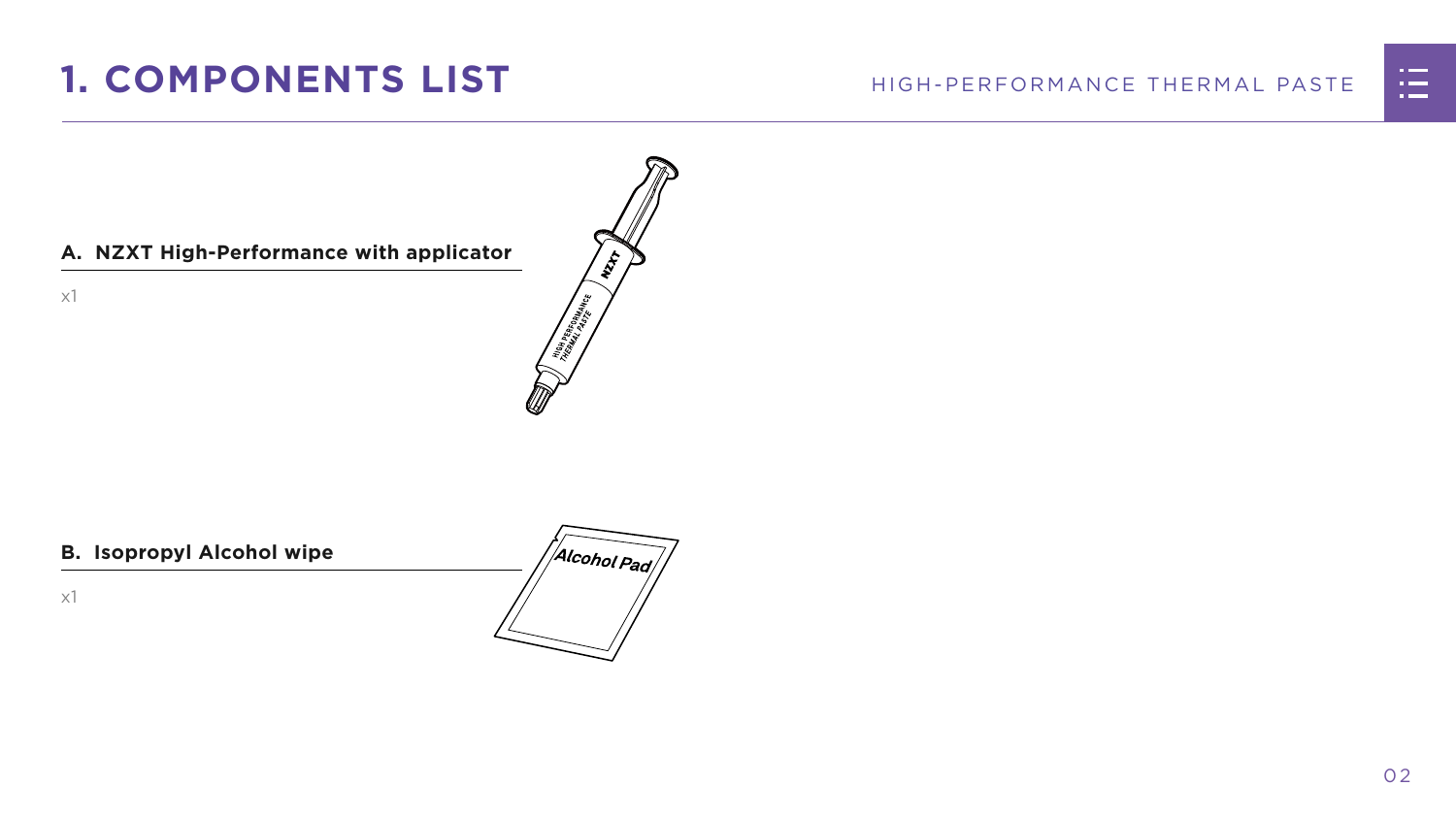

<span id="page-3-0"></span>

 **DO NOT INGEST THIS PRODUCT. AVOID CONTACT WITH SKIN AND EYES. KEEP OUT OF REACH OF CHILDREN & PETS.**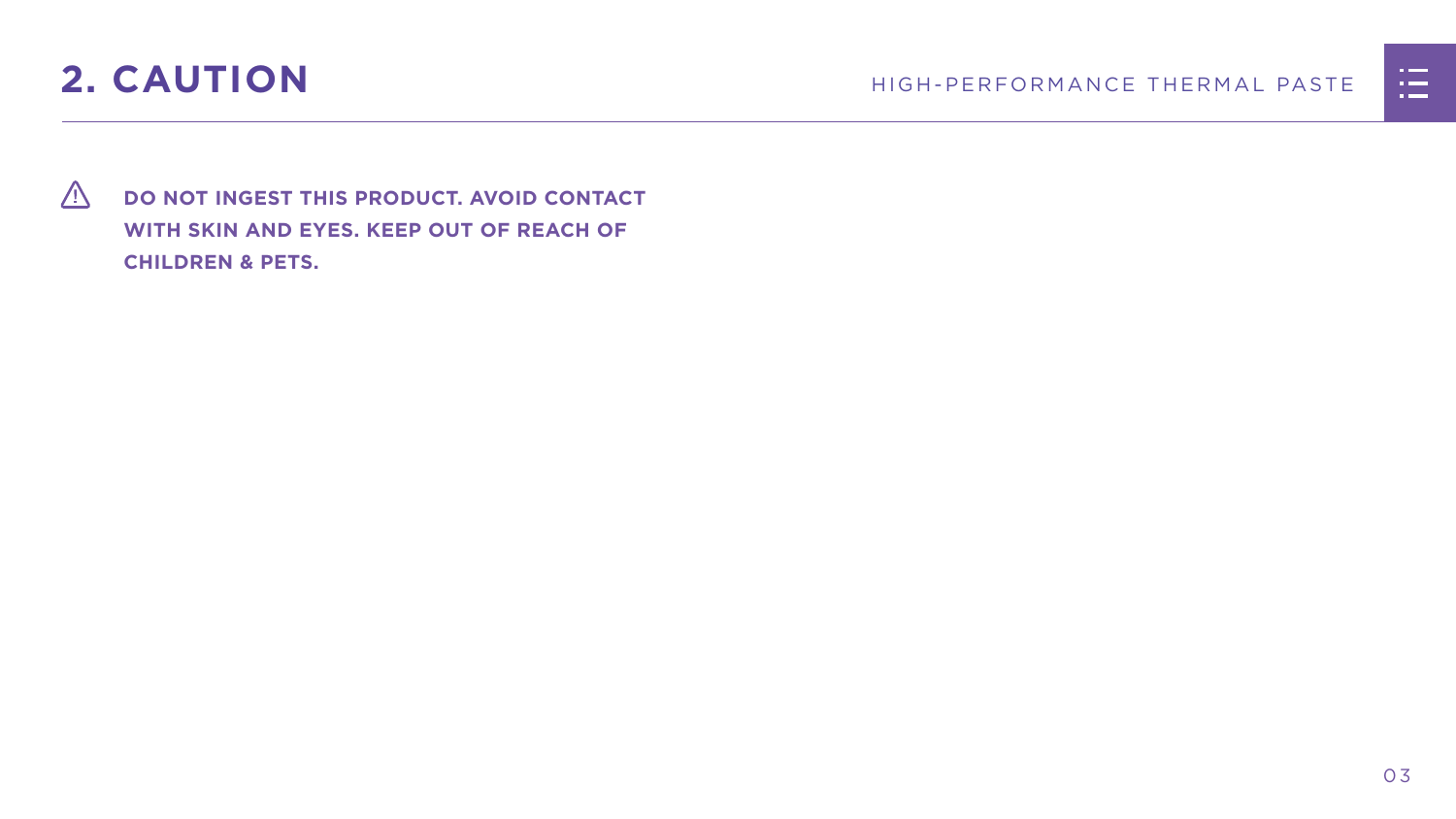## <span id="page-4-0"></span>**3. APPLICATION** HIGH-PERFORMANCE THERMAL PASTE

#### **STEP 1**

Clean the contact surface of the CPU and the cooler with the included Isopropyl Alcohol wipe.



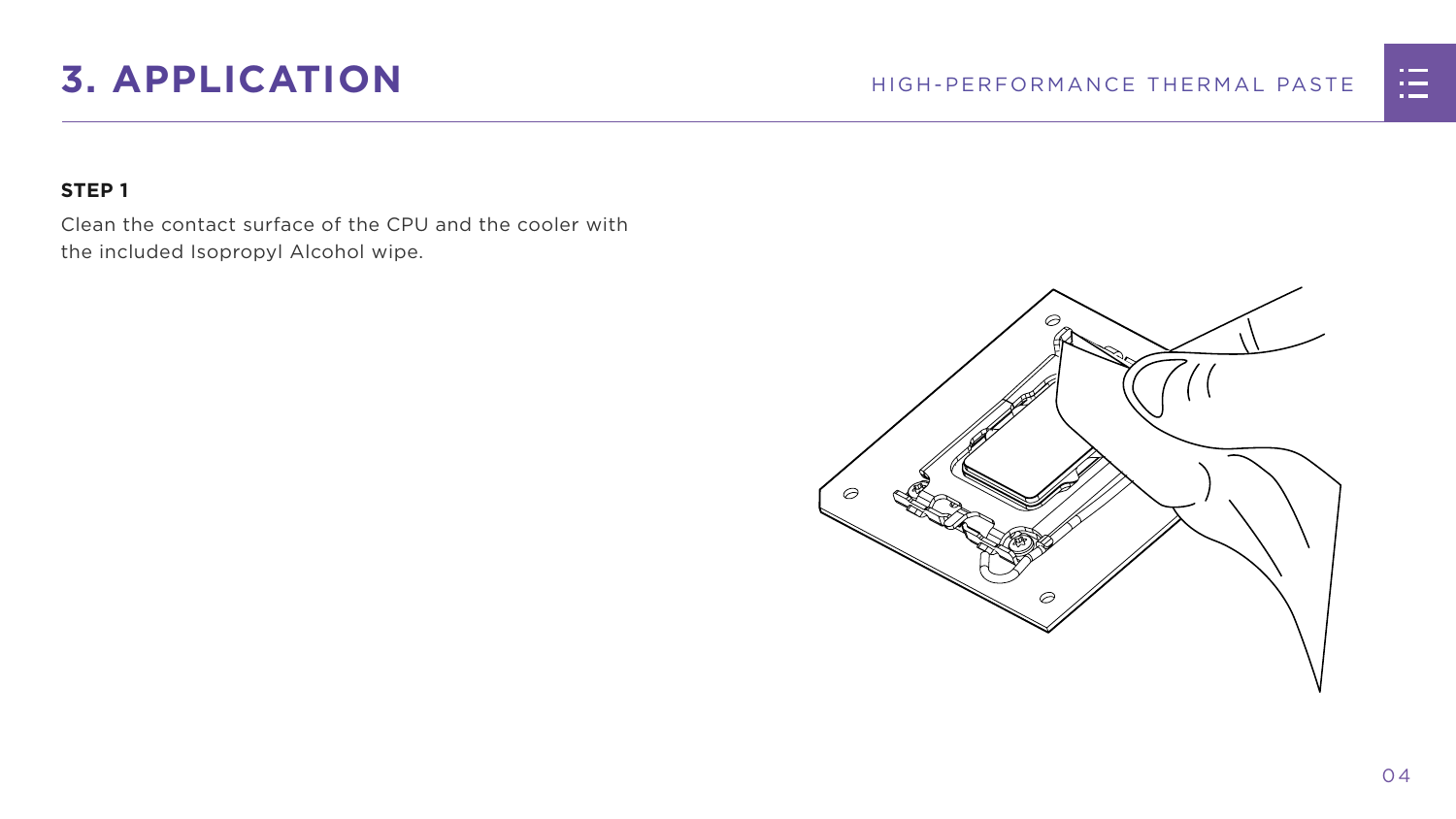



#### **STEP 2**

Apply the thermal paste on the CPU following the pattern that suits your CPU size (see the scaled drawing). There is no need to manually spread it before installing the cooler.

### **APPLICATION**

**CPU - 35X35MM** Intel LGA 1200/115x Recommended application : 10mm



**CPU SIZE - 40X40MM** AM4 & Intel LGA 20xx Recommended application : 15mm



**CPU - 68X50.5MM** AMD STR4/sTRX4 Recommended application : 43.68x26.18mm



**CPU - 37.5X45MM** Intel LGA 1700 Recommended application : 25.8mm

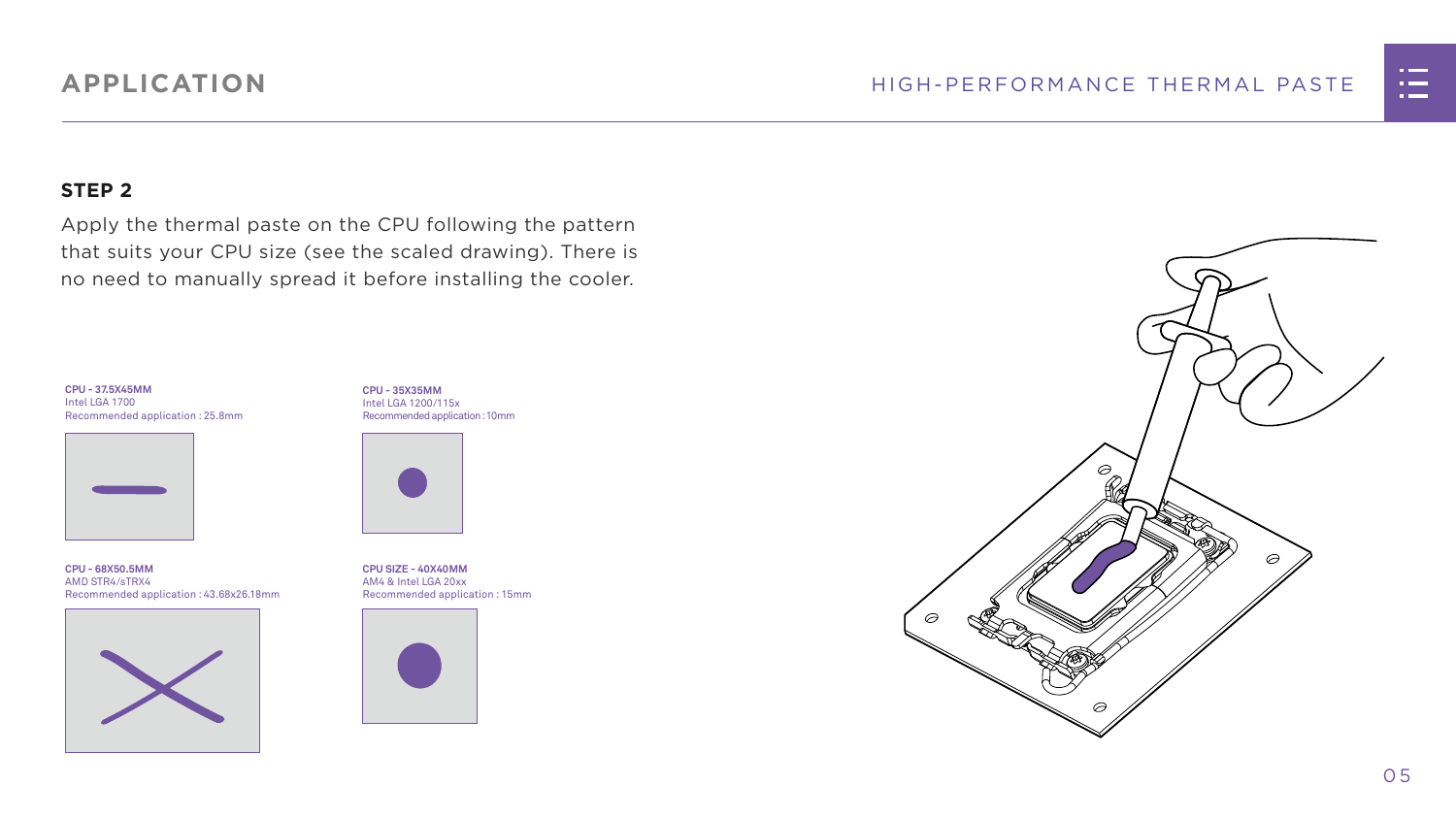

#### **STEP 3**

Mount your cooler as instructed by the manufacturer.

### **APPLICATION**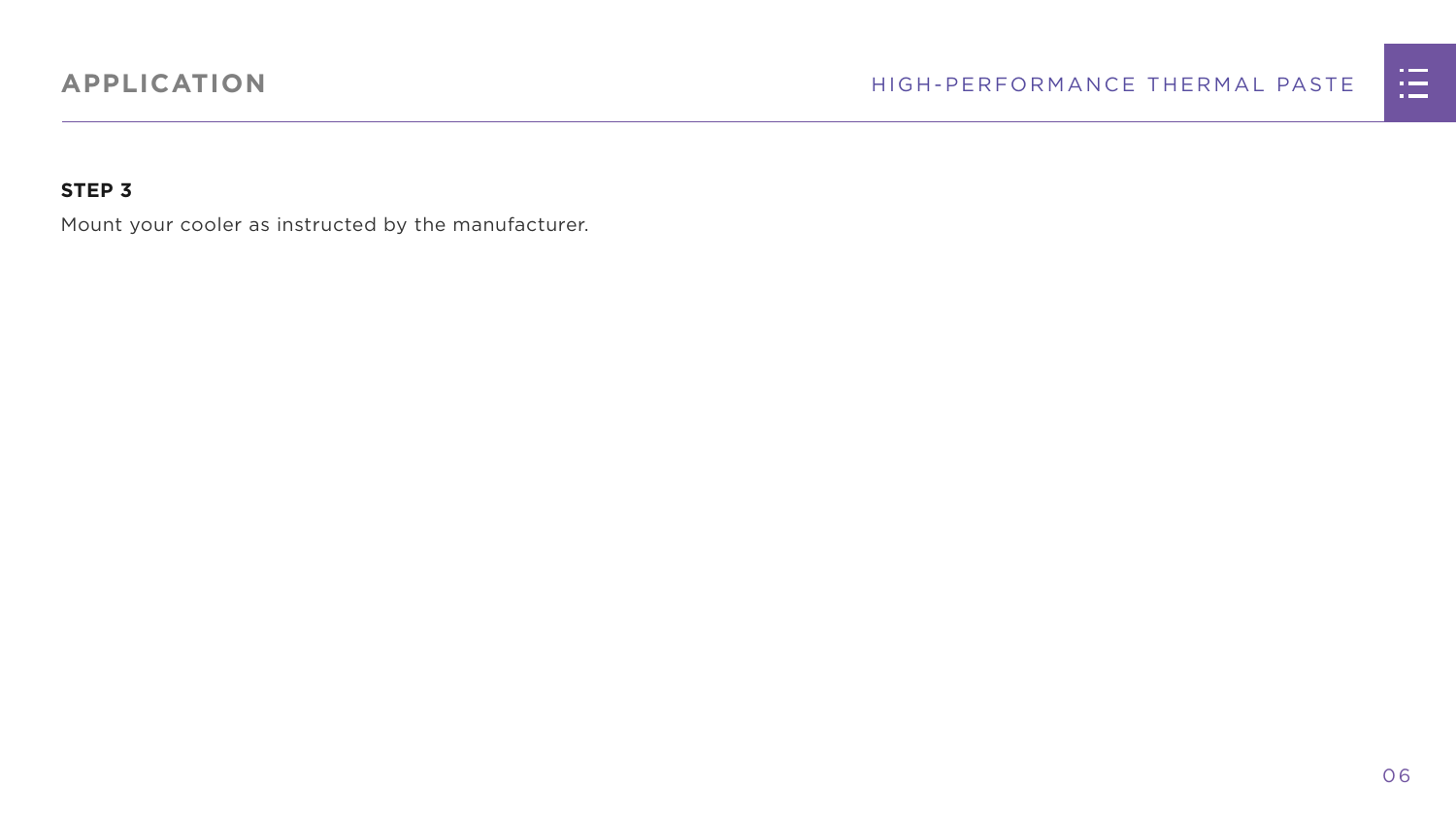



|  | n Timor S                                                                                                                                                                                                                            |  |
|--|--------------------------------------------------------------------------------------------------------------------------------------------------------------------------------------------------------------------------------------|--|
|  | <u>ransa</u>                                                                                                                                                                                                                         |  |
|  | <u> Timbu ku shekara ta 1989 ya shekara ta 1989 ya shekara ta 1989 ya shekara ta 1989 ya shekara ta 1989 ya shekara ta 1989 ya shekara ta 1989 ya shekara ta 1989 ya shekara ta 1989 ya shekara ta 1989 ya shekara ta 1989 ya sh</u> |  |
|  |                                                                                                                                                                                                                                      |  |

## <span id="page-7-0"></span>**4. APPENDIX**

[4.2 NZXT Global Warranty Policy................................](#page-9-0) A-3

[4.3 Support and Service.......................................................A-9](#page-15-0)

[4.1 SUPPORT....................................................................................](#page-8-0) A-2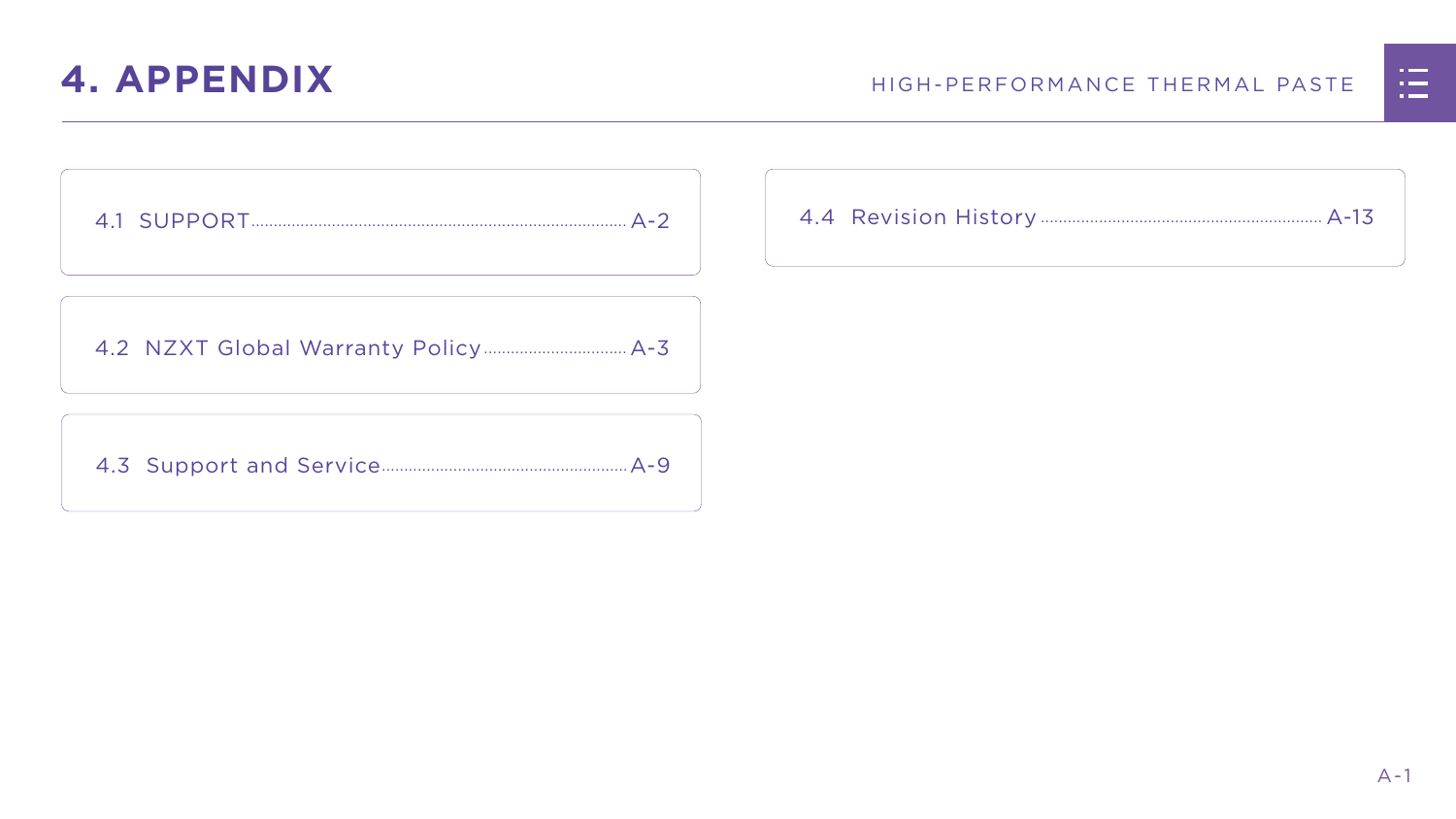



<span id="page-8-0"></span>If you have an issue and you need further help to resolve, please contact us via email at: support@nzxt.com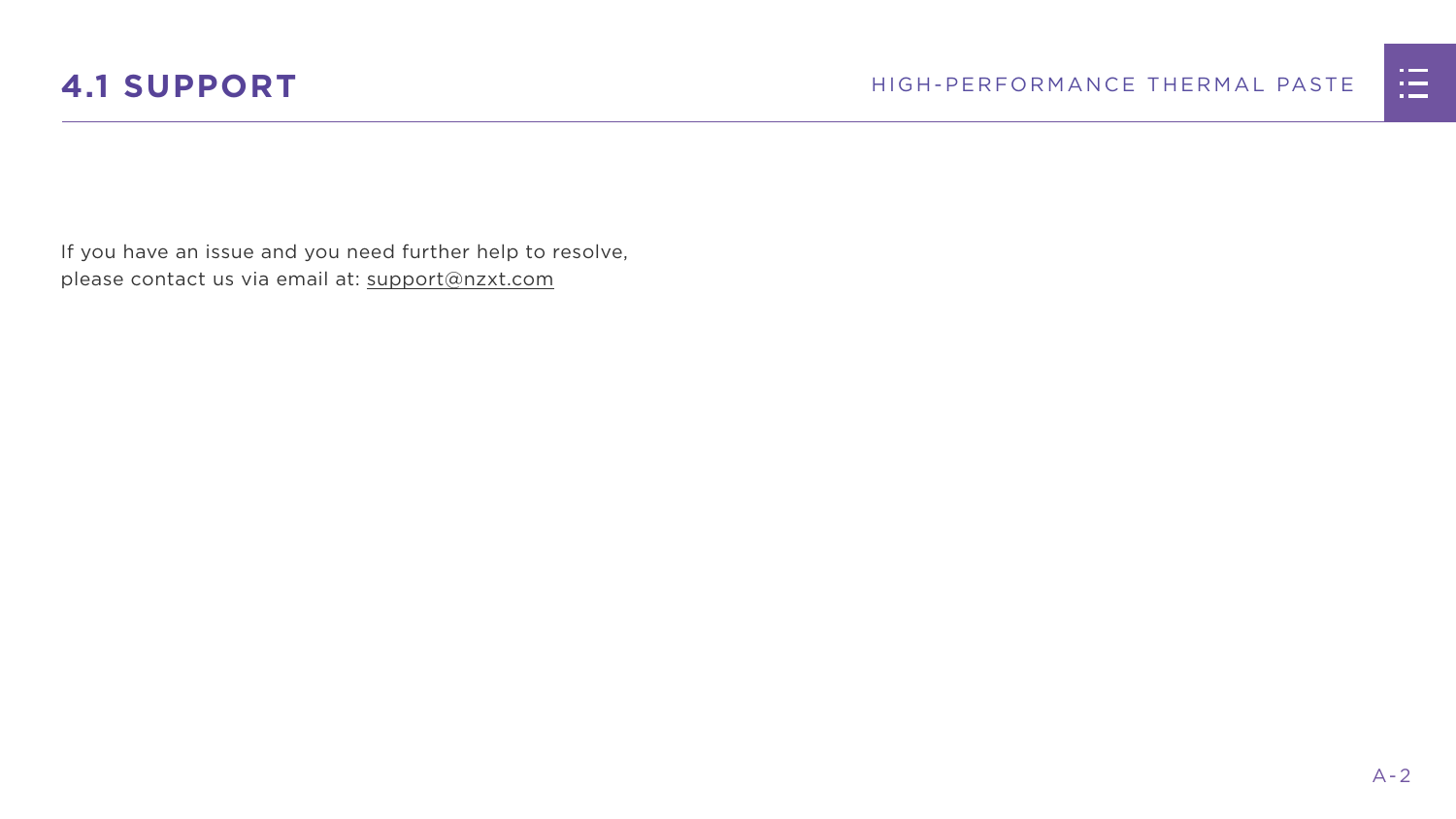



<span id="page-9-0"></span>This NZXT Global Warranty Policy governs the sale of products by NZXT to you.

#### **I. WARRANTY LENGTH**

Any replacement product will be covered under warranty for the remainder of the warranty period or thirty days, whichever is longer. Proof of purchase is required for warranty service.

#### **II. WHO IS PROTECTED**

The Warranty covers only NZXT products purchased by the original consumer.

| <b>NEW NZXT PRODUCT</b>                     | <b>WARRANTY LENGTH FOR PARTS</b>                                       |  |
|---------------------------------------------|------------------------------------------------------------------------|--|
| <b>Computer Cases</b>                       | 2 Years                                                                |  |
| <b>Temperature Meters</b>                   | 2 Years                                                                |  |
| Fans                                        | 2 Years                                                                |  |
| Lighting                                    | 2 Years                                                                |  |
| Accessories                                 | 2 Years                                                                |  |
| <b>Kraken M Coolers</b>                     | 3 Years                                                                |  |
| NZXT Keyboard/Mouse                         | 2 Years                                                                |  |
| Headset/Headphone Storage                   | 2 Years                                                                |  |
| <b>USB Microphone</b>                       | 2 Years                                                                |  |
| Motherboards                                | 3 Years                                                                |  |
| <b>Gold Power Supply</b>                    | 10 Years                                                               |  |
| Kraken X/X RGB/Z Coolers                    | 6 Years                                                                |  |
| Mini ITX Case with PSU, AIO, and Riser Card | 3-year warranty on case, riser card, and AIO. 10-year warranty on PSU. |  |

#### **REFURBISHED NZXT PRODUCT WARRANTY LENGTH FOR PARTS**





All NZXT Certified Refurbished Products 1 Years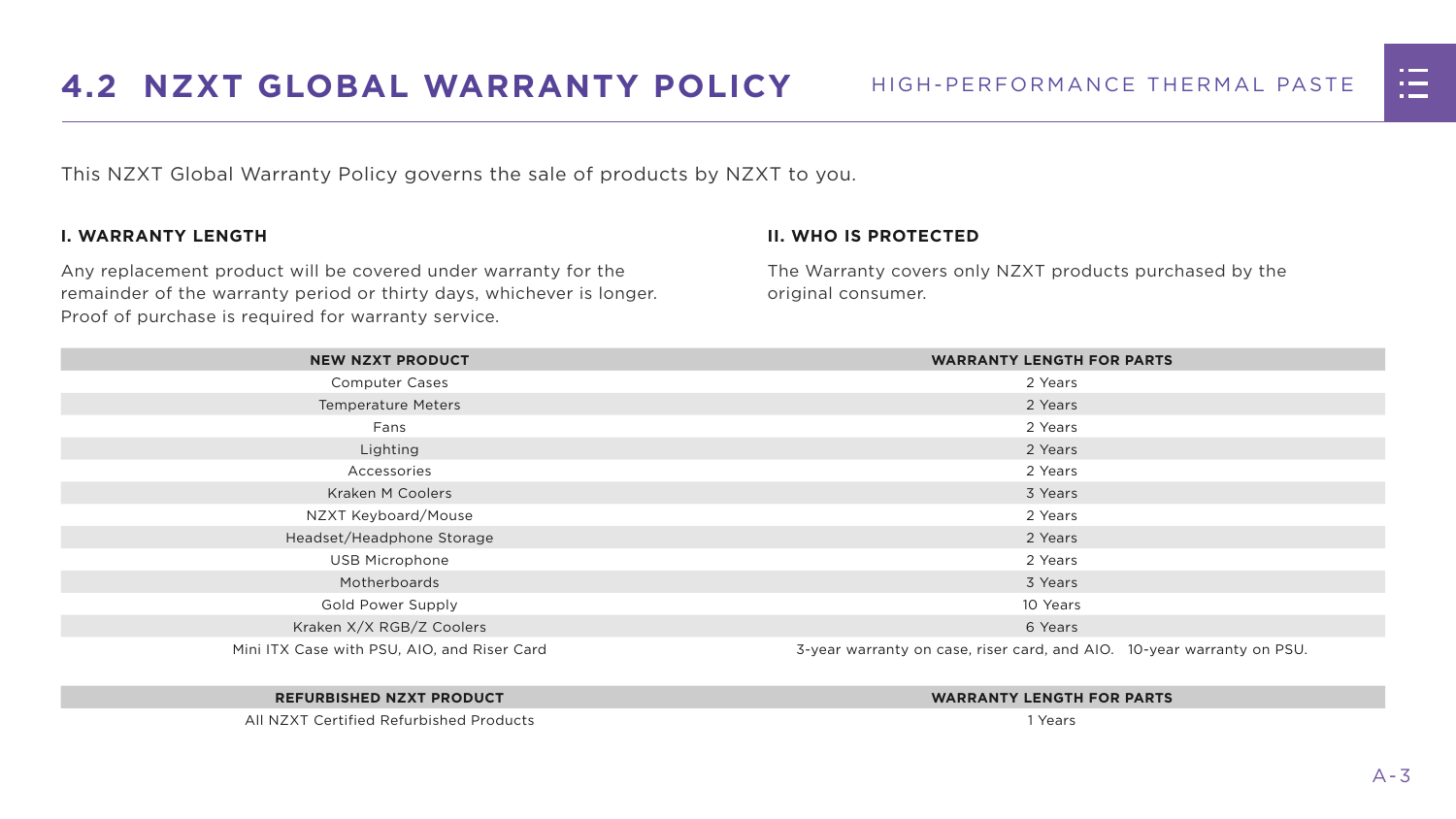#### **III. WHAT IS AND IS NOT COVERED**

Please note that our warranty is not an unconditional guarantee. If the product, in NZXT's reasonable opinion, malfunctions within the warranty period, NZXT will provide you at its sole discretion with a repaired or replacement product, either new or refurbished, with a similar function that is equal or greater in value depending on supply.

Our warranty does not cover the following:

- any product or serial number/warranty sticker modification applied without permission from NZXT;
- any damage that is not a manufacturing defect;
- damage, deterioration or malfunction resulting from: accident, abuse, misuse, neglect, fire, water, lightning, or other acts of nature, unauthorized product modification or failure to follow instructions included with the product;
- improper installation, unauthorized alterations or modifications, or repair or attempted repair by anyone not authorized by NZXT;
- shipping or transport damage (claims must be made with the carrier);
- normal wear and tear.

NZXT does not warrant that this product will meet your requirements. It is your responsibility to determine the suitability of this product for your purpose. For NZXT Store orders, we cover two way return shipping for all exchanges and returns. For all other authorized dealers, NZXT Support does not cover return shipping and only covers one way shipping from NZXT back to the end user for exchanges. Two way expedited shipping is provided for all PSUs covered under the Less Than Three program, indiscriminate of purchase location, provided the location is an approved NZXT reseller.

#### **IV. EXCLUSION OF DAMAGES (DISCLAIMER)**

NZXT's sole obligation and liability under this warranty is limited to the repair or replacement of a defective product with either a new or refurbished product with a similar function that is equal or greater in value at our option. NZXT shall not, in any event, be liable for any incidental or consequential damage, including but not limited to damages resulting from interruption of service and loss of data, business, or for liability in tort relating to this product or resulting from its use or possession.

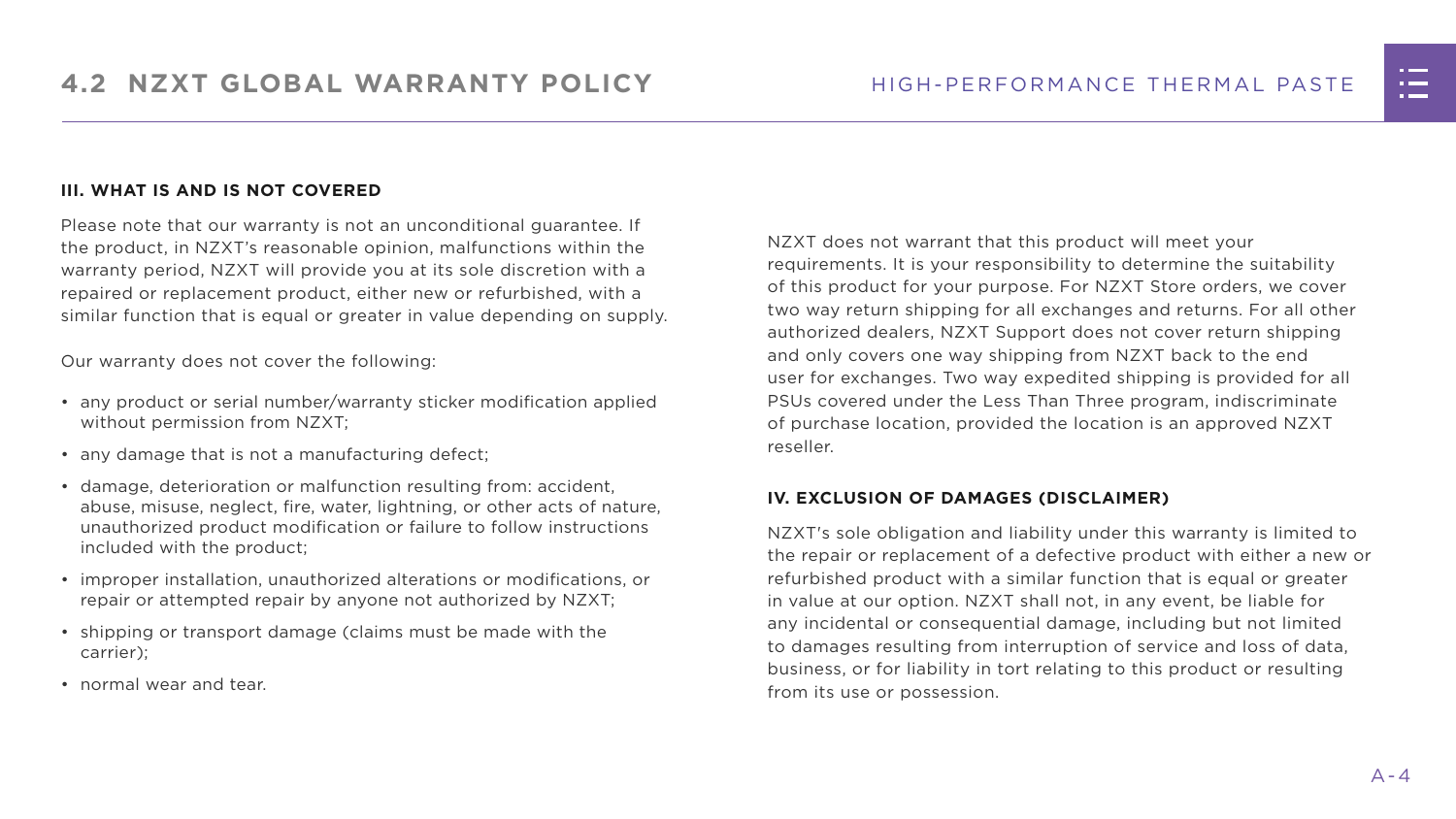#### **V. LIMITATIONS OF IMPLIED WARRANTIEST**

Here are no other warranties, expressed or implied, including but not limited to those of merchantability or fitness for a particular purpose. The duration of implied warranties is limited to the warranty length specified in Paragraph I.

#### **VI. TO OBTAIN TECHNICAL SUPPORT**

If you have already referenced your product owner's manual and still need help, you may contact us by phone at +1 (800) 228-9395, by email at [service@nzxt.com](mailto:service%40nzxt.com?subject=), or visit the NZXT Support site at [nzxt.com/customer-support.](http://nzxt.com/customer-support)

#### **VII. HOW TO OBTAIN A WARRANTY SERVICE FROM NZXT**

To receive a warranty service for your product when purchased

directly from NZXT, you must submit a request via the NZXT Support site outlining the problem. If a technician deems the product defective or requiring testing, you will be required to provide a copy of your proof of purchase, which will enable you to submit a Return Merchandise Authorization "RMA" request.

Once approved, you`ll receive an RMA number, upon which you will be asked to ship the defective item back to NZXT with the RMA number clearly marked or labelled on the package. NZXT recommends that appropriate measures are taken to safeguard the product from damage during shipping.

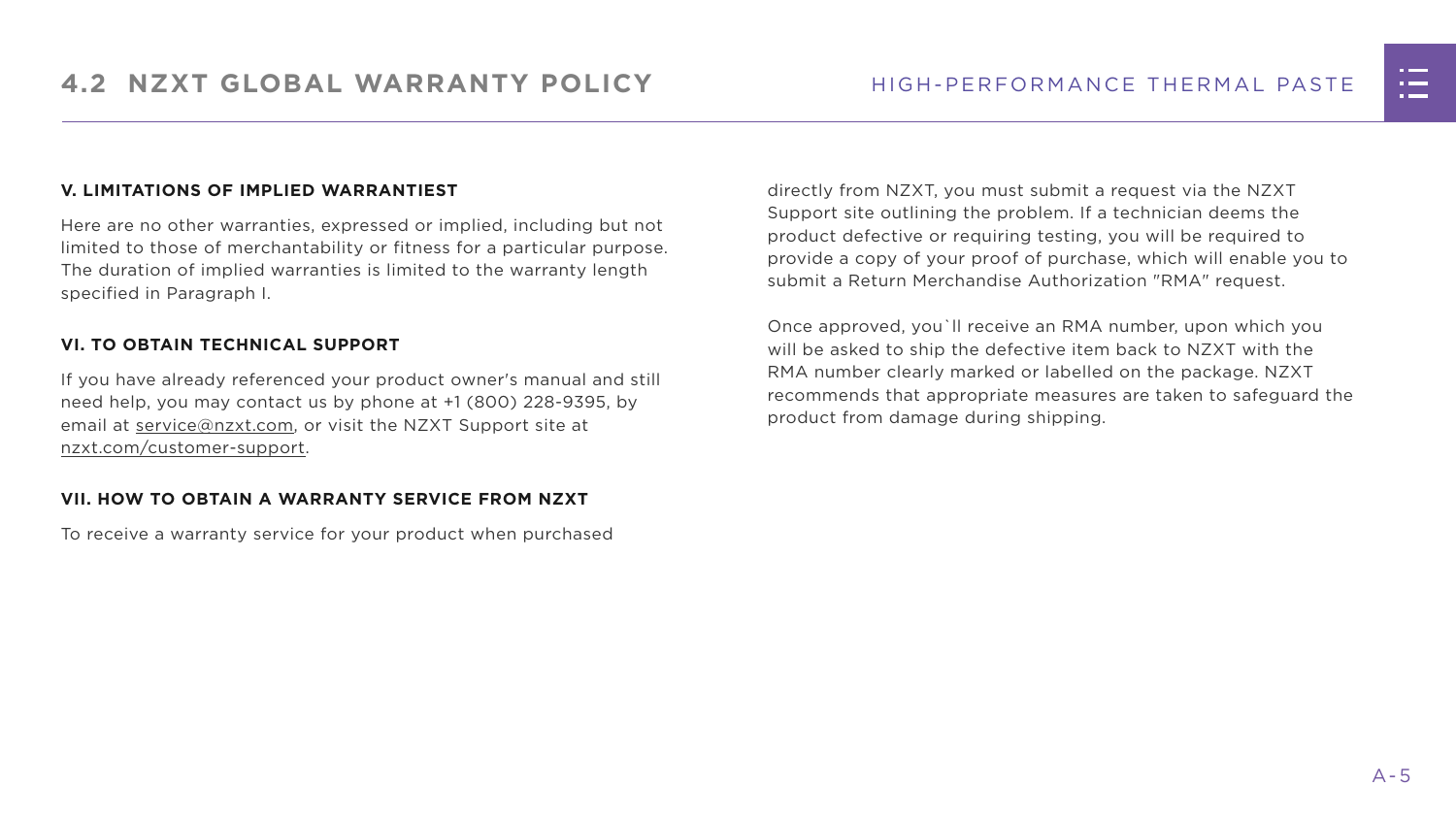#### **VIII. APPLICABLE LAW AND ADDITIONAL LEGAL RIGHTS FOR CONSUMERS**

This warranty gives you specific legal rights. These conditions are governed and construed in accordance with the laws of California (with exception of its conflict of law provisions), and the application of the United Nations Convention of Contracts for the International Sale of Goods is expressly excluded. The non-exclusive jurisdiction of the courts of California is agreed, which means that you may bring a claim to enforce your consumer protection rights in connection with this Global Warranty in the country which you have your habitual residence where you may have additional rights. These rights may vary.

For original consumers who are covered by consumer protection laws or regulations in their country, state, or province of purchase or, if different, their country, state, or province of residence, the benefits conferred by this warranty are in addition to all rights and remedies conveyed by such consumer protection laws and regulations. To the extent that liability under such consumer laws can be limited, NZXT's liability is limited, and its sole option, to repair or replacement, either new or refurbished, with a similar function that is equal or greater in value depending on supply.

#### **In the United Kingdom:**

- For NZXT products sold to customers in the UK, during the expected lifespan of your product your legal rights entitle you to the following:
	- > Up to 30 days: if your goods are faulty, then you can get an immediate refund.
	- > Up to six months: if your goods can't be repaired or replaced, then you're entitled to a full refund, in most cases.
	- > Up to six years: if your goods do not last a reasonable length of time you may be entitled to some money back.
- If the person seeking to rely on the guarantee is not the original consumer, the NZXT Warranty will cover the product in relation to that person provided that they are able to provide proof of the transfer of the benefit of the guarantee from the original consumer.
- The implied warranties under the Consumer Rights Act 2015 says that your goods must be as described, fit for all purposes for which such goods are usually supplied, and of satisfactory quality.

#### **In the EU:**

• If you are a consumer and have your habitual residence in the EU, you additionally enjoy the protection afforded to you by provisions that cannot be derogated from by agreement by virtue of the law where you have your habitual residence.

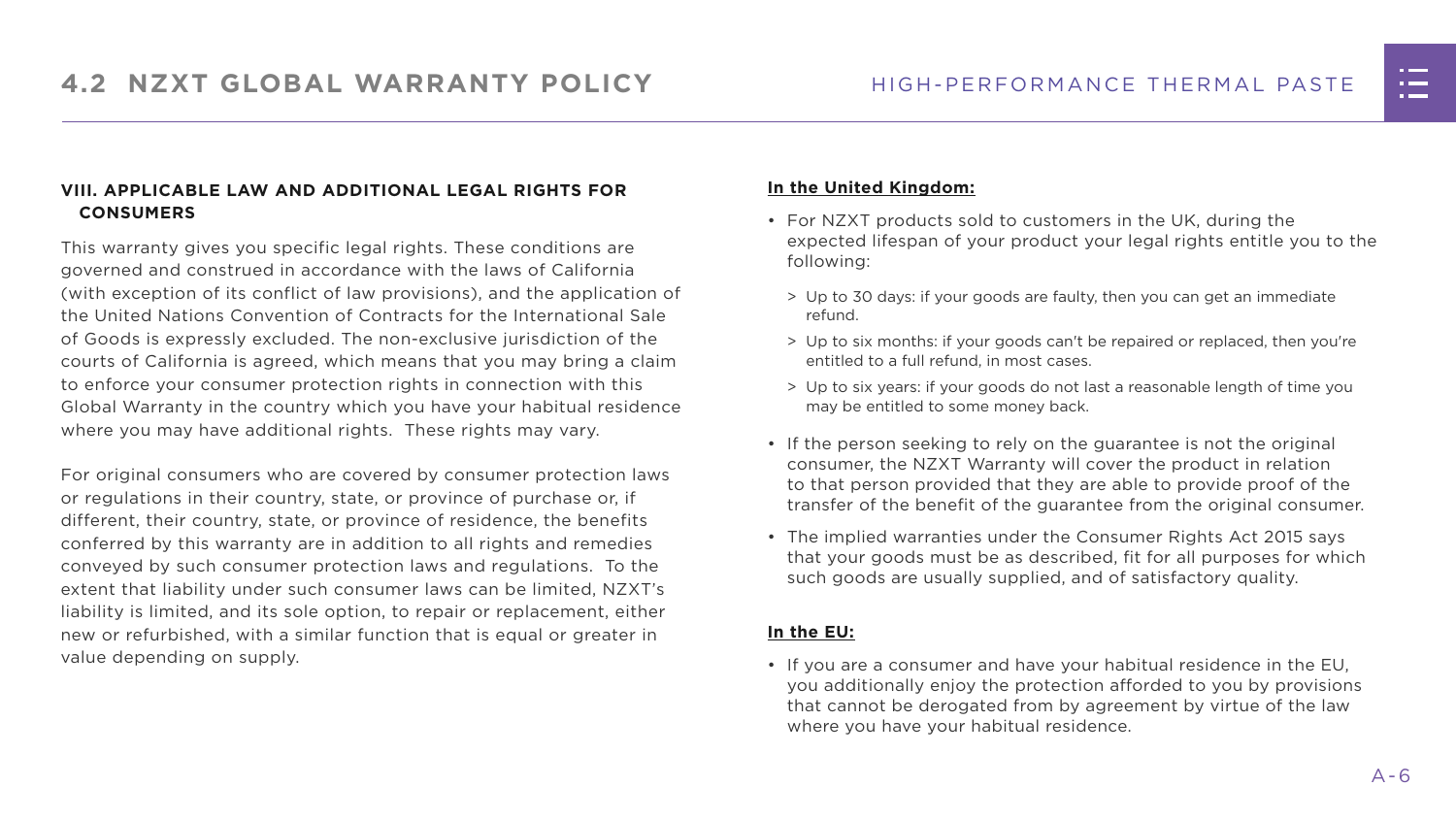#### **IX. WARRANTY SERVICE FROM RESELLERS**

In the event that a warranty service is sought, you must provide proof of purchase (store receipt or invoice) in order to receive the service and if deemed necessary, repair or replacement product.

#### **In North America:**

Within the first 60 days after purchase, please return your product (or for power supplies installed within our enclosures, just the failed power supply) to your dealer or reseller for a replacement. If the product is still within warranty and you can no longer return it to your dealer, please contact NZXT Customer Support (see above) for assistance and instructions. NZXT will not accept returns without prior approval and an RMA number.

#### **In Europe:**

Within the first year after purchase, please return your product (or for power supplies installed within our enclosures, just the failed power supply) to your dealer or reseller for a replacement. If the product is still within warranty and you can no longer return it to your dealer, please contact NZXT Customer Support (see above) for assistance and instructions. NZXT will not accept returns without prior approval.

#### **In Australasia:**

Within the first two years after purchase, please return your product (or for power supplies installed within our enclosures, just the failed power supply) to your dealer or reseller for a replacement. If the product is still within warranty and you can no longer return it to your dealer, please contact NZXT Customer Support (see above) for assistance and instructions. NZXT will not accept returns without prior approval.

The cost of shipping will be borne at the first instance by you; however, if the purchased item is defective, NZXT will reimburse reasonable postage or transportation of costs.

#### **Outside North America, Europe, and Australasia:**

If your product needs to be returned within the warranty period, please contact the retailer or distributor from whom you purchased the product.

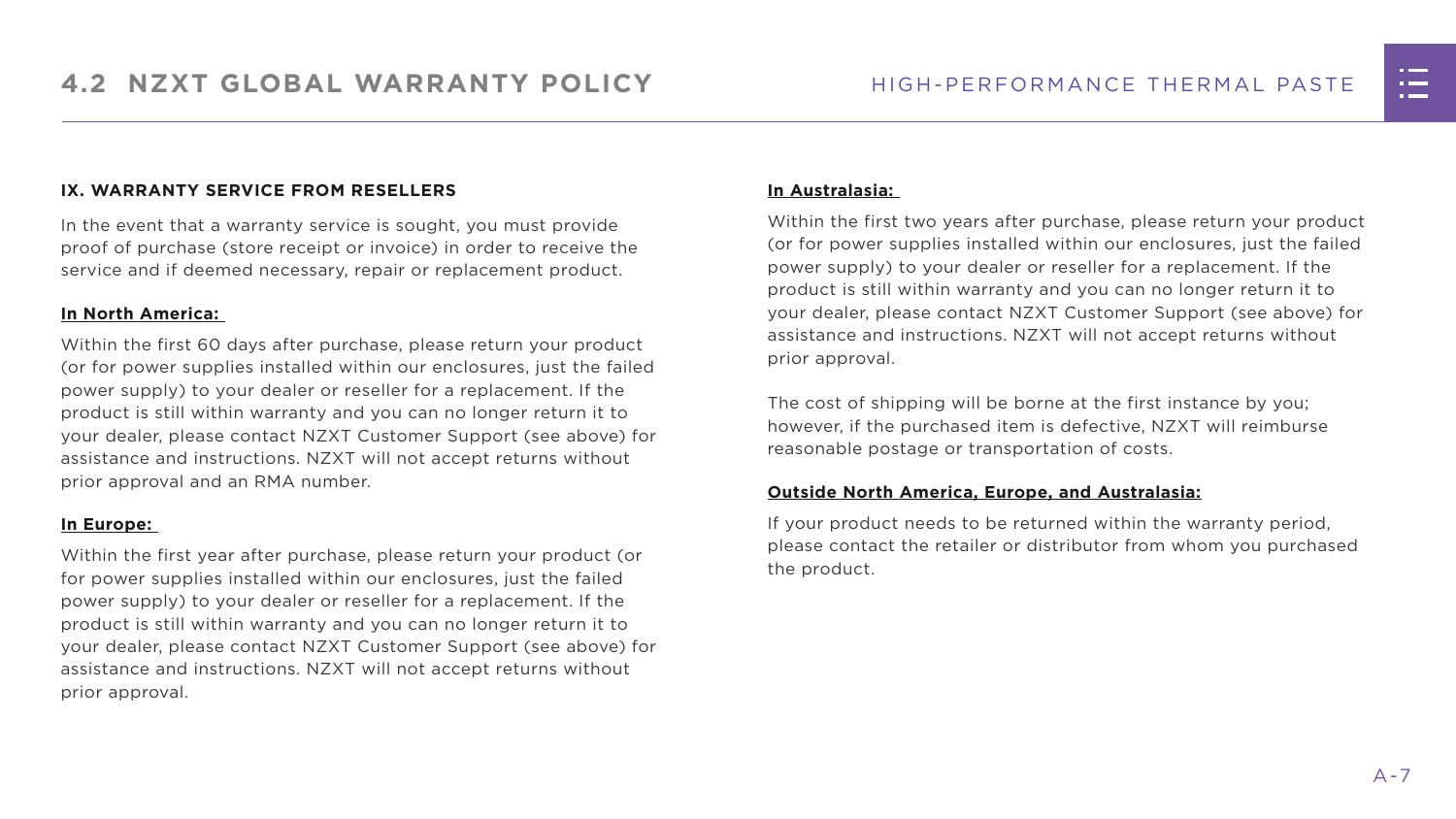#### **X. NZXT.COM STORE RETURNS/EXCHANGE POLICY**

Eligible products under this NZXT Warranty qualify for a full refund or exchange only with an authorized RMA number and if the item is returned to the NZXT.com store inventory within 30 days of purchase. Returns are not allowed beyond 30 days of the purchase date. The NZXT.com Store reserves the right to deny any return or exchange. Refunds will be credited to the original method of payment. To initiate a return, simply submit a request via NZXT support site.

- > Visit [nzxt.com/warranty](http://nzxt.com/warranty) and [support.nzxt.com](http://support.nzxt.com) for information on warranty coverage and service.
- > Visite el sitio Web [nzxt.com/warranty](http://nzxt.com/warranty) y [support.nzxt.com](http://support.nzxt.com) para obtener información sobre la cobertura y el servicio de la garantía.
- > Visitez [nzxt.com/warranty](http://nzxt.com/warranty) et [support.nzxt.com](http://support.nzxt.com) pour les informations de la couverture de la garantie et du service.
- > Informationen zu Geltungsbereich und Service der Garantie finden Sie unter [support.nzxt.com](http://support.nzxt.com) und [nzxt.com/warranty.](http://nzxt.com/warranty)
- > Visitare il sito [nzxt.com/warranty](http://nzxt.com/warranty) e [support.nzxt.com](http://support.nzxt.com) per informazioni sulla copertura e sul servizio della garanzia.
- > Visite [nzxt.com/warranty](http://nzxt.com/warranty) e [support.nzxt.com](http://support.nzxt.com) para obter informações sobre a cobertura da garantia e assistência.
- > Подробную информацию об условиях гарантийного обслуживания см. на веб-сайте [nzxt.com/warranty](http://nzxt.com/warranty) и [support.nzxt.com](http://support.nzxt.com).
- > 제품 보증 범위와 서비스 정보를 확인하시려면 [nzxt.com/warranty](http://nzxt.com/warranty) 또는 [support.](http://support.nzxt.com) [nzxt.com](http://support.nzxt.com) 을 방문해 주시기 바랍니다.
- > 保証範囲およびサービスに関する情報については、[support.nzxt.com](http://support.nzxt.com) と [nzxt.com/](http://nzxt.com/warranty) [warranty](http://nzxt.com/warranty) にアクセスしてください。
- > 请造访 [nzxt.com/warranty](http://nzxt.com/warranty) 和 [support.nzxt.com](http://support.nzxt.com) 了解保修范围和服务的信息。
- > 請訪問 [nzxt.com/warranty](http://nzxt.com/warranty) 和 [support.nzxt.com](http://support.nzxt.com) 了解產品保固範圍和更多服務訊 息。



**NZXT, Inc./** 15736 E. Valley Blvd, City of Industry, CA 91744, USA **NZXT Europe GmbH/** Industriering Ost 66 | 47906 Kempen | Germany +1 (800) 228-9395 / [service@nzxt.com](mailto:service%40nzxt.com?subject=) / [support@nzxt.com](mailto:support%40nzxt.com?subject=) / NZX[T.com](http://nzxt.com)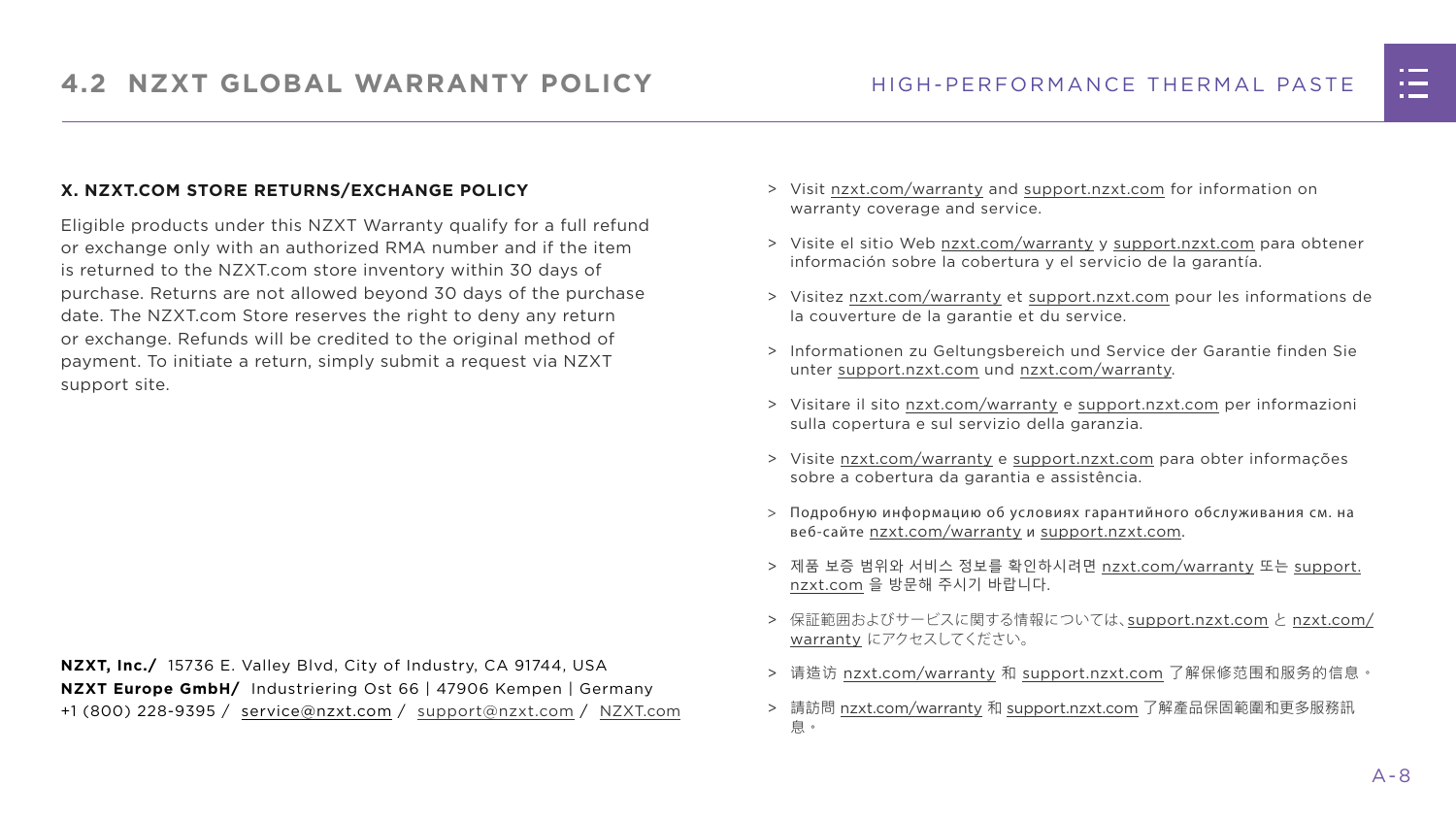

## <span id="page-15-0"></span>**4.3 SUPPORT AND SERVICE** HIGH-PERFORMANCE THERMAL PASTE

#### **SUPPORT AND SERVICE**

If you have any questions or problems with the NZXT product you purchased, please don't hesitate to contact us using our support system. [nzxt.com/customer-support](http://nzxt.com/customer-support)

Please include a detailed explanation of your problem and your proof of purchase. For comments and suggestions, you can e-mail our design team, [designer@nzxt.com.](mailto:designer%40nzxt.com?subject=) Lastly we would like to thank you for your support by purchasing this product.

For more information about NZXT, please visit us online. NZXT Website: NZX[T.com](http://nzxt.com)

#### **SOPORTE Y SERVICIO**

Si tiene preguntas o problemas con el producto NZXT que usted compró, no dude en ponerse en contacto con [service@nzxt.com](mailto:service%40nzxt.com?subject=) y suministrar una explicación detallada de su problema así como su prueba de compra. Puede hacer consultas sobre piezas de repuesto en [nzxt.com/customer-support.](http://nzxt.com/customer-support) Para comentarios y sugerencias, escriba un mensaje de correo electrónico a nuestro equipo de diseño: [designer@nzxt.com.](mailto:designer%40nzxt.com?subject=) Gracias por comprar un producto NZXT. Para más información acerca de NZXT, visítenos en línea. Página web de NZXT: NZX[T.com](http://nzxt.com)

#### **SUPPORT ET SERVICE**

Si vous avez des questions ou des problèmes avec le produit NZXT que vous avez acheté, n'hésitez pas à contacter [service@](mailto:service%40nzxt.com?subject=) [nzxt.com](mailto:service%40nzxt.com?subject=) avec une description détaillée de votre problème et votre preuve d'achat. Vous pouvez aussi commander des pièces de remplacement auprès [nzxt.com/customer-support.](http://nzxt.com/customer-support) Pour les commentaires et les suggestions, envoyez un email à notre équipe de design, [designer@nzxt.com.](mailto:designer%40nzxt.com?subject=) Merci d'avoir acheté ce produit de NZXT. Pour plus d'informations sur NZXT, visitez notre site Web. Site Web de NZXT : NZX[T.com](http://nzxt.com)

#### **KUNDENDIENST UND SERVICE**

Falls Fragen oder Probleme bezüglich Ihres NZXT-Produktes auftreten, wenden Sie sich bitte mit einer detaillierten Problembeschreibung und Ihrem Kaufbeleg an [service@nzxt.](mailto:service%40nzxt.com?subject=) [com](mailto:service%40nzxt.com?subject=).

Ersatzteile können Sie unter [nzxt.com/customer-support](http://nzxt.com/customer-support) anfragen. Kommentare und Anregungen senden Sie bitte per [designer@nzxt.com](mailto:designer%40nzxt.com?subject=) an unser Designteam. Vielen Dank, dass Sie ein NZXT-Produkt erworben haben. Weitere Informationen über NZXT erhalten Sie im Internet. NZXT-Webseite: NZX[T.com](http://nzxt.com)

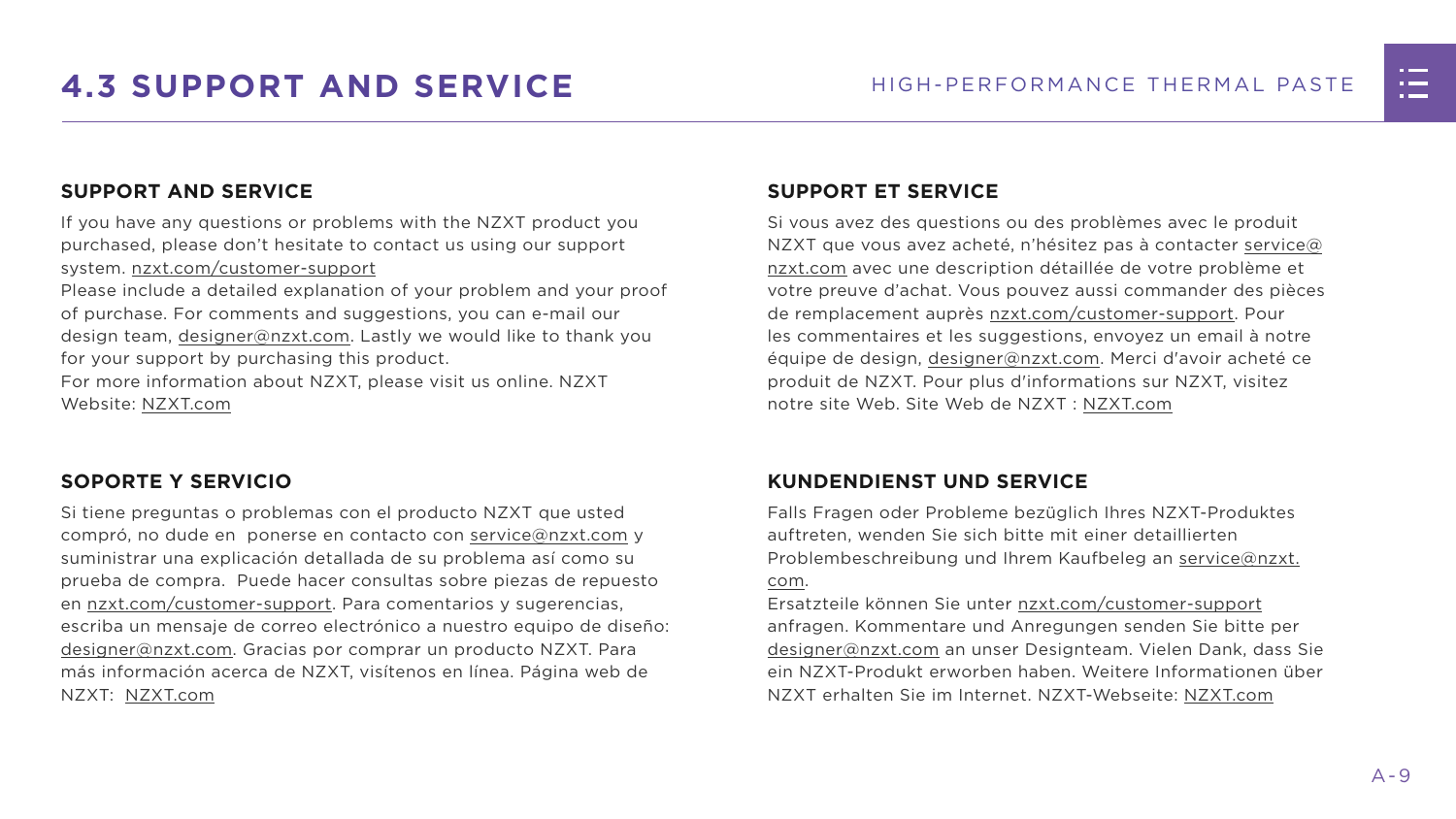#### **ASSISTENZA E SERVIZIO**

In caso di dubbi o problemi con il prodotto NZXT acquistato, non esitate a contattarci utilizzando il nostro sistema di assistenza. [nzxt.com/customer-support](http://nzxt.com/customer-support)

Includere una spiegazione dettagliata del problema e la prova di acquisto. Per commenti e suggerimenti, siete pregati di inviare un messaggio al nostro team di progettisti, all'indirizzo: [designer@nzxt.](mailto:designer%40nzxt.com?subject=) [com](mailto:designer%40nzxt.com?subject=). Infine, vogliamo ringraziarvi del vostro supporto con l'acquisto di questo prodotto. Per altre informazioni su NZXT, visitate il nostro sito. Sito NZXT: NZX[T.com](http://nzxt.com)

В случае возникновения вопросов или неисправностей в приобретенных вами продуктах NZXT обращайтесь по адресу: [service@nzxt.com](mailto:service%40nzxt.com?subject=) с подробным описанием проблемы и подтверждением покупки. О наличии запчастей можно узнать, обратившись по адресу: [nzxt.com/customer-support](http://nzxt.com/customer-support). Замечания и предложения отправляйте в адрес нашей группы разработчиков: [designer@nzxt.com](mailto:designer%40nzxt.com?subject=). Благодарим вас

#### **ASSISTÊNCIA E MANUTENÇÃO**

Caso tenha questões ou problemas com o produto NZXT adquirido, não hesite em contactar-nos através do endereço [service@nzxt.com](mailto:service%40nzxt.com?subject=) fornecendo a explicação detalhada do seu problema e a prova de compra. Poderá solicitar peças de substituição através do endereço [nzxt.com/customer-support.](http://nzxt.com/customer-support) Para comentários e sugestões, contacte a nossa equipa de design através do endereço de e-mail, [designer@](mailto:designer%40nzxt.com?subject=) [nzxt.com.](mailto:designer%40nzxt.com?subject=) Obrigado por ter adquirido um produto NZXT. Para mais informações acerca da NZXT, visite-nos online. Web site da NZXT: NZX[T.com](http://nzxt.com)

#### **СЛУЖБА ПОДДЕРЖКИ И ОБСЛУЖИВАНИЯ**

за покупку продукта NZXT. Более подробная информация о компании NZXT представлена на наших веб-сайтах. Веб-сайт NZXT: NZX[T.com](http://nzxt.com)

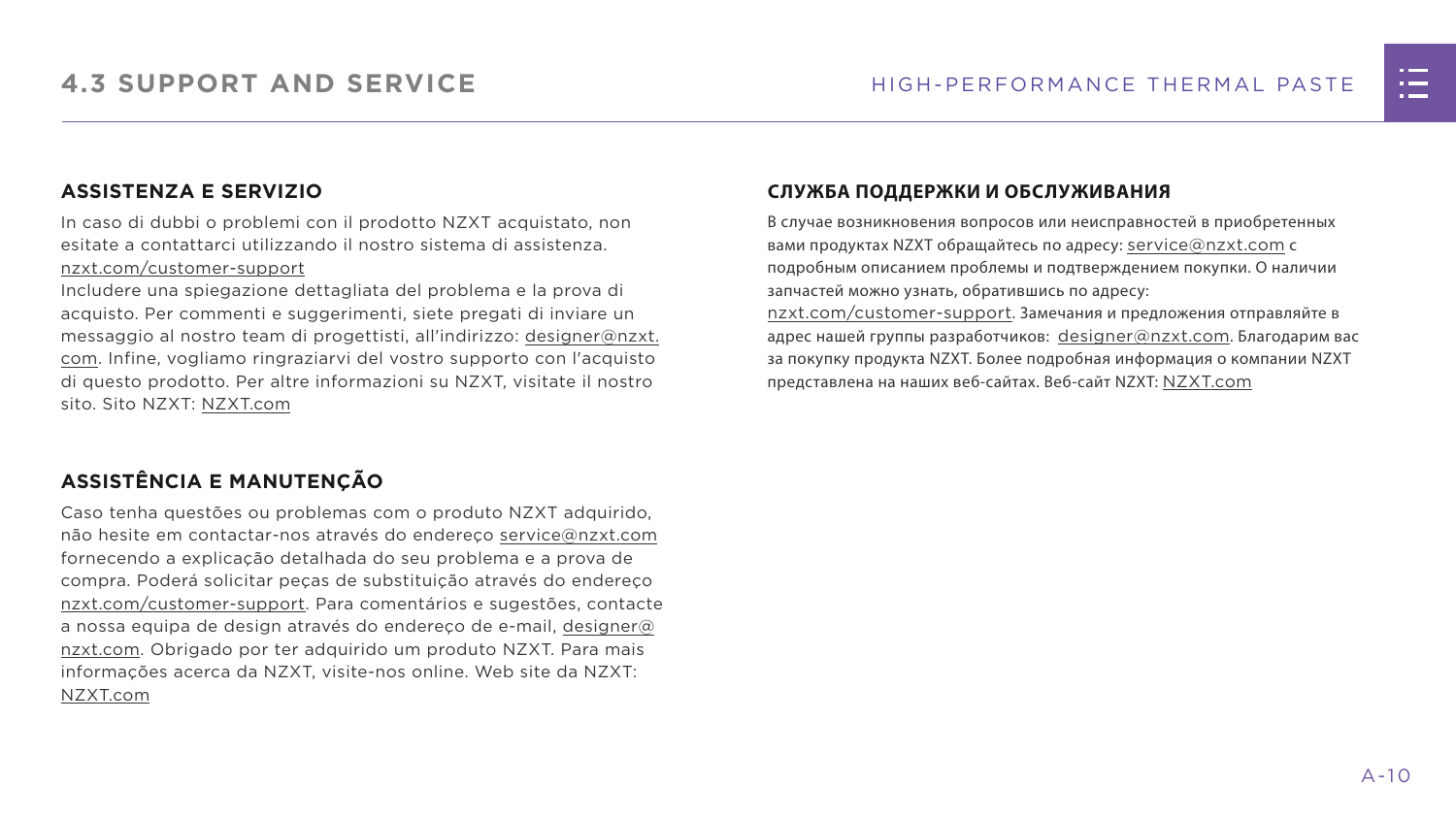

#### **지원 및 서비스**

구입한 NZXT 제품과 관련하여 질문 또는 문제가 있을 경우, 당사의 지원 시스템 ([nzxt.com/customer-support\)](http://nzxt.com/customer-support)을 사용하여 문의하십시오. 문제를 자세히 기술하고 구매 증빙을 제출하십시오. 의견 또는 제안 사항이 잇을 경우 당사 설계 팀에 [designer@nzxt.com](mailto:designer%40nzxt.com?subject=)으로 이메일을 보내십시오. 마지막으로 이 제품을 구입하여 당사를 응원해 주셔서 감사합니다. NZXT에 대해 자세히 알려면 온라인으로 방문하십시오. NZXT 웹사이트: NZX[T.com](http://nzxt.com)

#### **サポートおよびサービス**

購入されましたNZXTの製品に関するご質問または問題は、問題の詳細および購入の証 明を添えて、ご遠慮なく[service@nzxt.com](mailto:service%40nzxt.com?subject=)までご連絡ください。交換部品は [nzxt.com/customer-support](http://nzxt.com/customer-support)までお尋ねください。ご意見およびご提案は弊社設計 チーム、[designer@nzxt.com](mailto:designer%40nzxt.com?subject=) までメールを送信してください。NZXT製品をご購入い ただきましてありがとうございます。 NZXTに関する詳細は、インターネット上のウェブサ イトをご覧ください。NZXT ウェブサイト: NZX[T.com](http://nzxt.com)

#### **支持和服务**

如果有任何疑问或者在使用 NZXT 产品的过程中遇到任何问题,欢迎联络 [service@nzxt.com,](mailto:service%40nzxt.com?subject=)联络时请提供关于问题的详细说明及购买凭证。您可以向 [nzxt.com/customer-support](http://nzxt.com/customer-support) 查询更换部件。如有任何意见或建议,欢迎致信 我们的设计团队,电子邮件地址是 [designer@nzxt.com](mailto:designer%40nzxt.com?subject=)。感谢您购买 NZXT 产品。有关 NZXT 的更多信息,请造访我们的在线网站。NZXT 网站:NZX[T.](http://nzxt.com) [com](http://nzxt.com)

#### **支援和服務**

如果在使用NZXT 產品的過程中有遇到任何問題或疑問, 歡迎聯繫 [service@](mailto:service%40nzxt.com?subject=) [nzxt.com](mailto:service%40nzxt.com?subject=), 並請提供問題的詳細敘述及購買證明。您可以透過 [nzxt.com/](http://nzxt.com/customer-support) [customer-support](http://nzxt.com/customer-support) 查詢更換部件。如有任何意見或建議,歡迎來信與設計團隊 聯繫 [designer@nzxt.com](mailto:designer%40nzxt.com?subject=)。最後,感謝您購買 NZXT 產品。有關 NZXT 的更 多信息,請訪問我們的網站。NZXT 網站: NZX[T.com](http://nzxt.com)